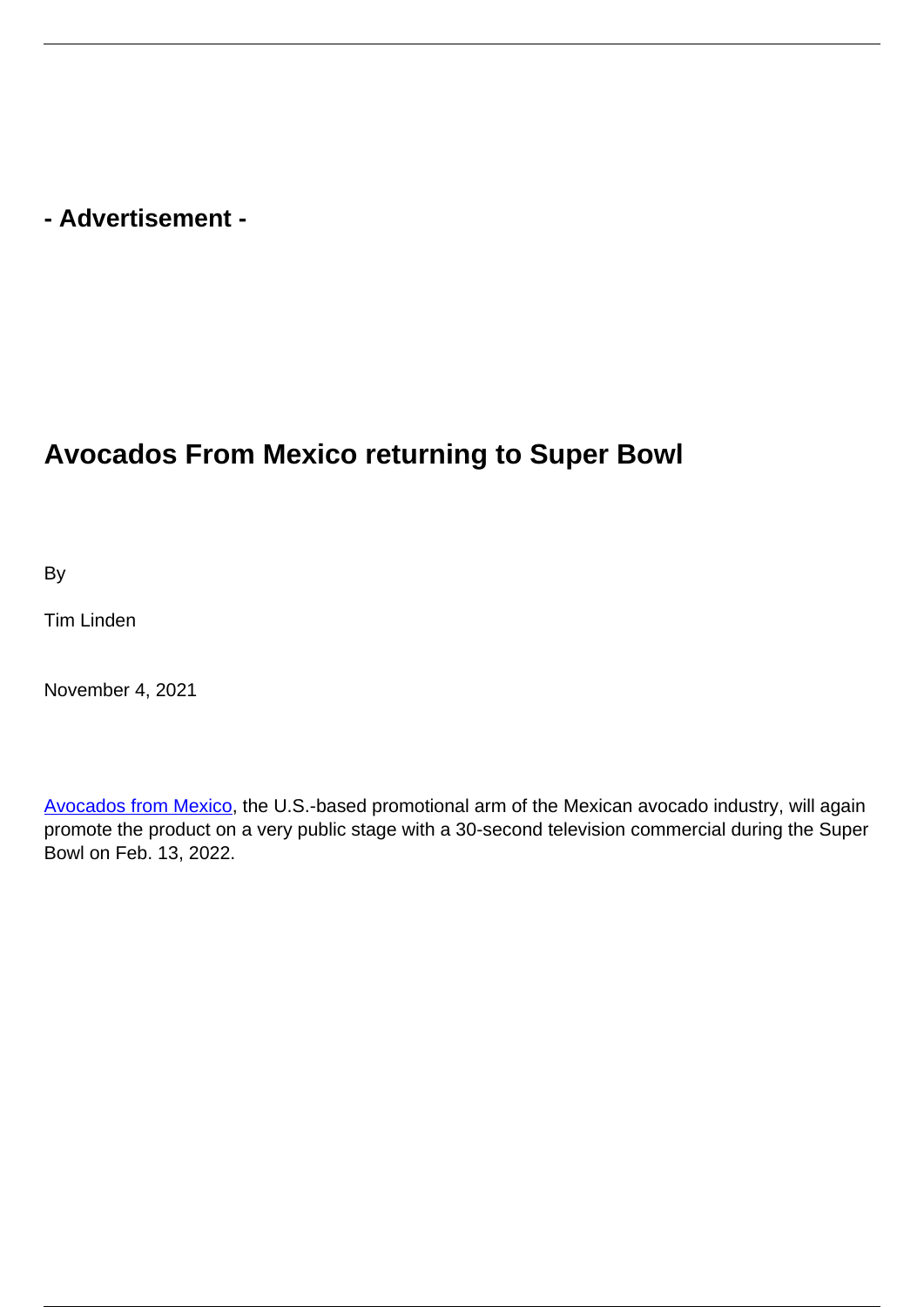

Drew Brees

Drew Brees, who retired from the National Football League after a stellar 20-year career following the 2020-21 season, will be an integral part of the promotional effort surrounding the Super Bowl. He is currently serving as AFM's celebrity partner and is featured prominently on retail display units. As part of the Super Bowl promotion, consumers will be able to connect directly to Brees when they scan the QR code on the Avocados From Mexico Super Bowl displays. Beginning in January 2022, the QR code will lead consumers to the "Get in the Guac Zone" digital landing page where they have the chance to win a \$100,000 home improvement makeover and get a digital selfie with Brees.

AFM sat out the Super Bowl in 2021, but appeared with a commercial in the previous six Super Bowl telecasts.

 "The Big Game has always been an effective way for us to connect with avocado-obsessed consumers," AFM President and CEO Alvaro Luque said in a press release. "Not only did we first introduce our brand seven years ago at the 'Big Game', but we've innovated year after year to continue to engage and excite avocado fans."

AFM's decision to return to the Super Bowl telecast came as the promotion group announced some